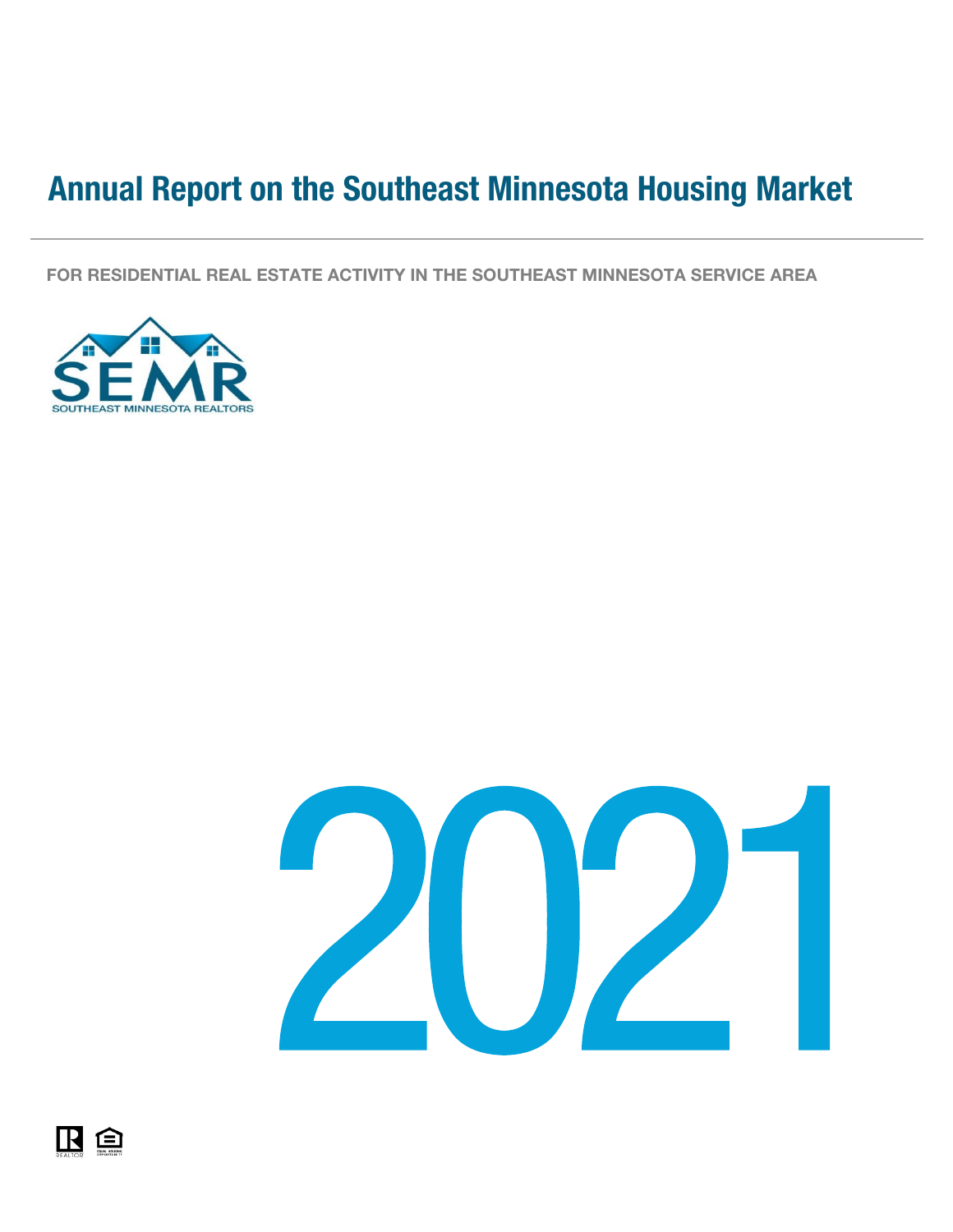### FOR RESIDENTIAL REAL ESTATE ACTIVITY IN THE SOUTHEAST MINNESOTA SERVICE AREA 2021 Annual Report on the Southeast Minnesota Housing Market



Fervent buyer demand, driven by pandemic-induced changes to housing needs and preferences, reached extraordinary levels in 2021. The inventory of homes for sale remained low, as home seller activity did not rise proportionally to meet this demand. New construction activity, while strong, remains limited by a combination of material and labor shortages, rising material costs, and a regulatory and operational environment that makes it difficult to scale quickly.

The strong seller's market of 2020 continued and even strengthened in 2021, with inventory levels remaining low and multiple offer situations common across much of the housing market both locally and nationally. Multiple offers again drove prices significantly higher for the year.  

**Sales:** Pending sales decreased 1.6 percent, finishing 2021 at 6,554. Closed sales were down 0.9 percent to end the year at 6,549.

Listings: Comparing 2021 to the prior year, the number of homes available for sale was lower 11.0 percent. There were 520 active listings at the end of 2021. New listings increased 2.4 percent to finish the year at 6,958.

**Sales by Price Range:** The number of homes sold in the \$300,001 and Above price range increased 31.1 percent to 2,118. Homes sold in the \$100,000 and Below price range fell 35.5 percent to 380 homes.

**Prices:** Home prices were up compared to last year. The overall median sales price increased 9.9 percent to \$245,000 for the year. Single Family home prices were up 11.1 percent compared to last year, and Townhouse-Condo home prices were up 4.8 percent.

List Price Received: Sellers received, on average, 99.8 percent of their original list price at sale, a year-over-year increase of 2.1 percent.

The 2021 housing market was once again strong both locally and nationally. Inventory shortages and high buyer demand continued to push home prices higher, with multiple offers on a limited number of homes the common theme in most market segments.  

This year looks to continue the trends seen in the last 18 months, pushing home prices higher still. As mortgage rates are likely to continue to rise over the year as well, housing affordability will remain an important factor to watch.

## Table of Contents

- 3 Quick Facts
- **5** Price Range Review
- **6** Property Type Review
- 7 Square Foot Range Review
- 8 Area Overviews
- 9 Area Historical Prices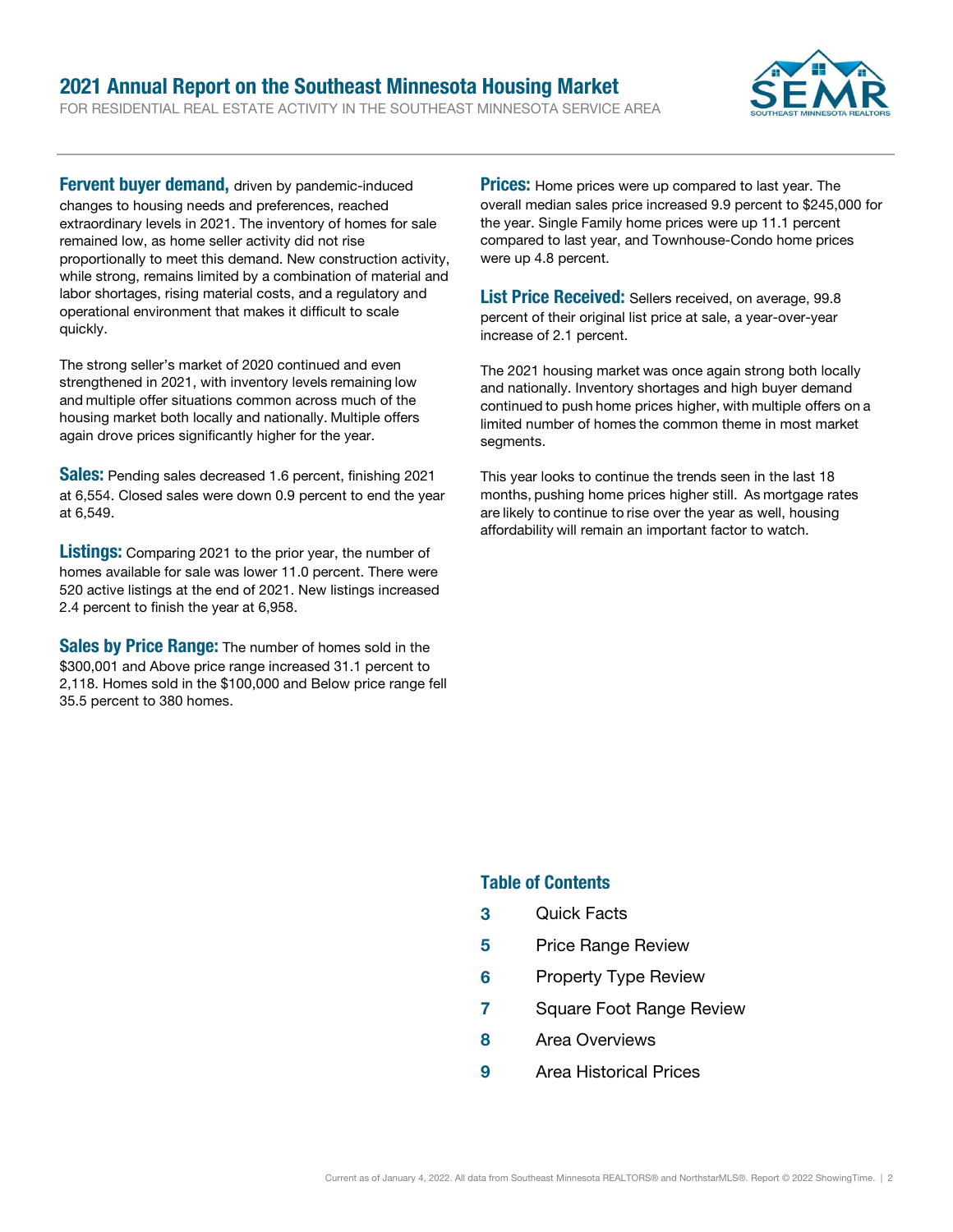



| Top 5 Areas: Change in New Listings from 2020           |           | Top 5 Areas: Change in Pending Sales from 2020           |           |  |
|---------------------------------------------------------|-----------|----------------------------------------------------------|-----------|--|
| Caledonia                                               | $+58.1%$  | Caledonia                                                | $+48.1%$  |  |
| <b>Blooming Prairie</b>                                 | $+42.9%$  | <b>Grand Meadow</b>                                      | $+39.1%$  |  |
| <b>Grand Meadow</b>                                     | + 39.1%   | Spring Valley                                            | $+28.9%$  |  |
| Oronoco                                                 | + 33.3%   | La Crescent                                              | $+21.1%$  |  |
| <b>Spring Valley</b>                                    | $+31.8\%$ |                                                          | $+20.0%$  |  |
| <b>Bottom 5 Areas: Change in New Listings from 2020</b> |           | <b>Bottom 5 Areas: Change in Pending Sales from 2020</b> |           |  |
| Stewartville                                            | $-7.4\%$  | Albert Lea                                               | $-16.0%$  |  |
| St. Charles                                             | $-12.7%$  | Oronoco                                                  | $-17.9%$  |  |
| Hayfield                                                | $-13.9%$  | Plainview                                                | $-21.3%$  |  |
| Plainview                                               | - 14.3%   | Zumbrota                                                 | $-22.4%$  |  |
| <b>Zumbrota</b>                                         | $-214%$   | Havfield                                                 | $-30.0\%$ |  |



| Caledonia                                               | $+46.4%$  | Pine Island                                               | $+300.0%$  |  |  |
|---------------------------------------------------------|-----------|-----------------------------------------------------------|------------|--|--|
| <b>Grand Meadow</b>                                     | $+34.8%$  | <b>Blooming Prairie</b>                                   | $+200.0%$  |  |  |
| La Crescent                                             | $+28.6%$  | Caledonia                                                 | $+87.5%$   |  |  |
| Wabasha                                                 | $+28.6%$  | La Crescent                                               | $+57.1%$   |  |  |
| Waseca                                                  | $+23.6%$  | Preston                                                   | $+50.0\%$  |  |  |
| <b>Bottom 5 Areas: Change in Closed Sales from 2020</b> |           | <b>Bottom 5 Areas: Change in Homes for Sale from 2020</b> |            |  |  |
| Zumbrota                                                | $-14.7%$  | Chatfield                                                 | - 25.0%    |  |  |
| Albert Lea                                              | $-15.7%$  | Austin                                                    | - 33.3%    |  |  |
| Plainview                                               | $-28.3%$  | Waseca                                                    | - 52.9%    |  |  |
| Hayfield                                                | - 29.3%   | Wabasha                                                   | - 60.0%    |  |  |
| Oronoco                                                 | $-30.0\%$ | <b>Grand Meadow</b>                                       | $-100.0\%$ |  |  |

## New Listings **Pending Sales**



### Top 5 Areas: Change in Pending Sales from 2020

| Caledonia                                        | $+58.1\%$ | Caledonia                                                | + 48.1%   |  |  |
|--------------------------------------------------|-----------|----------------------------------------------------------|-----------|--|--|
| <b>Blooming Prairie</b>                          | + 42.9%   | <b>Grand Meadow</b>                                      | $+39.1%$  |  |  |
| Grand Meadow                                     | + 39.1%   | <b>Spring Valley</b>                                     | $+28.9\%$ |  |  |
| Oronoco                                          | + 33.3%   | La Crescent                                              | $+21.1%$  |  |  |
| Spring Valley                                    | + 31.8%   | Waseca                                                   | $+20.0\%$ |  |  |
| Bottom 5 Areas: Change in New Listings from 2020 |           | <b>Bottom 5 Areas: Change in Pending Sales from 2020</b> |           |  |  |
| Stewartville                                     | $-7.4%$   | Albert Lea                                               | $-16.0\%$ |  |  |
| St. Charles                                      | $-12.7%$  | Oronoco                                                  | $-17.9%$  |  |  |
| Hayfield                                         | $-13.9%$  | Plainview                                                | $-21.3%$  |  |  |
| Plainview                                        | - 14.3%   | Zumbrota                                                 | $-22.4%$  |  |  |
| Zumbrota                                         | $-21.4\%$ | Hayfield                                                 | $-30.0\%$ |  |  |
|                                                  |           |                                                          |           |  |  |

## Closed Sales **Inventory of Homes for Sale**

At the end of the year.



### Top 5 Areas: Change in Closed Sales from 2020 Top 5 Areas: Change in Homes for Sale from 2020

| Pine Island                                               | $+300.0\%$ |
|-----------------------------------------------------------|------------|
| <b>Blooming Prairie</b>                                   | $+200.0%$  |
| Caledonia                                                 | $+87.5%$   |
| La Crescent                                               | $+57.1%$   |
| Preston                                                   | $+50.0\%$  |
| <b>Bottom 5 Areas: Change in Homes for Sale from 2020</b> |            |
| Chatfield                                                 | $-25.0\%$  |
| Austin                                                    | - 33.3%    |
| Waseca                                                    | $-52.9%$   |
| Wabasha                                                   | $-60.0\%$  |
| <b>Grand Meadow</b>                                       | $-100.0\%$ |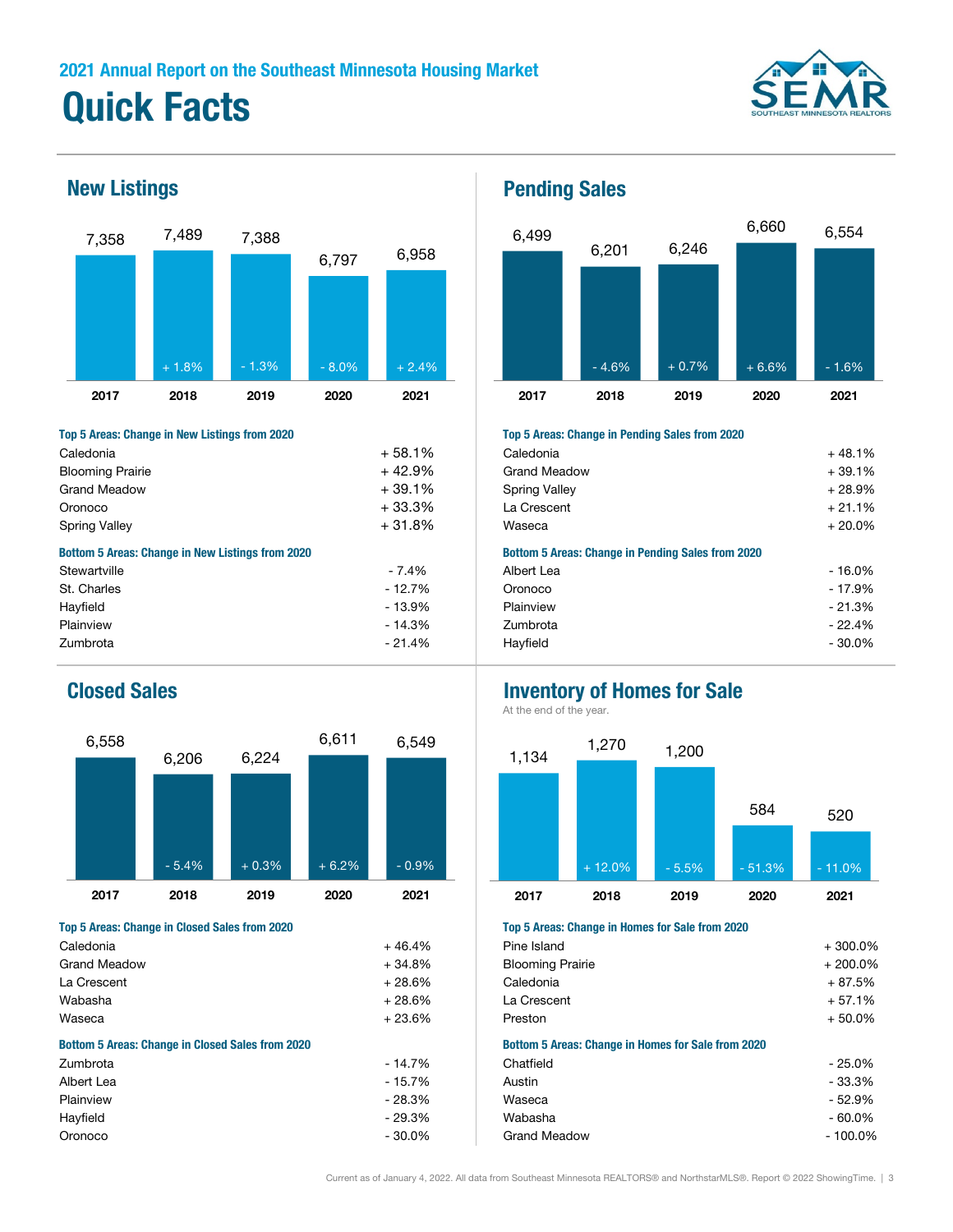



## Top 5 Areas: Change in Median Sales Price from 2020 Top 5 Areas: Change in Avg. Sales Price from 2020

| Preston                                                       | $+56.0%$                                  | Wabasha                                              | $+42.8%$             |
|---------------------------------------------------------------|-------------------------------------------|------------------------------------------------------|----------------------|
| Caledonia                                                     | $+37.1%$                                  | Hayfield                                             | $+37.2%$             |
| Waseca                                                        | $+37.0%$                                  | Preston                                              | $+33.6%$             |
| Wabasha                                                       | $+31.8%$                                  | <b>Blooming Prairie</b>                              | $+31.2%$             |
| Hayfield                                                      | $+29.2%$                                  | Waseca                                               | $+27.5%$             |
| <b>Bottom 5 Areas: Change in Median Sales Price from 2020</b> |                                           | Bottom 5 Areas: Change in Avg. Sales Price from 2020 |                      |
| Chatfield                                                     | $+6.2%$                                   | Oronoco                                              | $+5.6%$              |
| Oronoco                                                       | $+5.3%$                                   | St. Charles                                          | $+5.4%$              |
| Winona                                                        | $+4.9%$                                   | Chatfield                                            | $+4.1%$              |
| $\sim$ $\sim$ $\sim$                                          | $\rightarrow$ $\rightarrow$ $\rightarrow$ | $\sim$ $\sim$ $\sim$                                 | $\sim$ $\sim$ $\sim$ |



| Hayfield                                                  | $+4.9%$  | Plainview                                                        | $+5.6%$ |
|-----------------------------------------------------------|----------|------------------------------------------------------------------|---------|
| Stewartville                                              | - 8.8%   | Caledonia                                                        | $+4.6%$ |
| Byron                                                     | - 20.3%  | La Crescent                                                      | $+4.1%$ |
| Wabasha                                                   | $-22.4%$ | Lake City                                                        | $+4.1%$ |
| <b>Grand Meadow</b>                                       | - 26.5%  | Dodge Center                                                     | $+4.0%$ |
| <b>Bottom 5 Areas: Change in Days on Market from 2020</b> |          | Bottom 5 Areas: Change in Pct. of Orig. Price Received from 2020 |         |
| Winona                                                    | $-51.5%$ | Zumbrota                                                         | $+0.9%$ |
| Caledonia                                                 | $-52.8%$ | Kasson                                                           | $+0.9%$ |
| Dodge Center                                              | $-54.3%$ | Waseca                                                           | $+0.4%$ |
| Preston                                                   | $-62.7%$ | <b>Spring Valley</b>                                             | $+0.3%$ |
| I ake City                                                | $-65.3%$ | St. Charles                                                      | $-1.8%$ |

## Median Sales Price **Average Sales Price**



| $+56.0%$ | Wabasha                                              | $+42.8%$ |
|----------|------------------------------------------------------|----------|
| $+37.1%$ | Hayfield                                             | + 37.2%  |
| $+37.0%$ | Preston                                              | +33.6%   |
| $+31.8%$ | <b>Blooming Prairie</b>                              | $+31.2%$ |
| $+29.2%$ | Waseca                                               | + 27.5%  |
|          | Bottom 5 Areas: Change in Avg. Sales Price from 2020 |          |
| $+6.2%$  | Oronoco                                              | $+5.6%$  |
| $+5.3%$  | St. Charles                                          | $+5.4%$  |
| $+4.9%$  | Chatfield                                            | $+4.1%$  |
| $-1.5%$  | La Crescent                                          | $+0.8\%$ |
| - 11.6%  | <b>Spring Valley</b>                                 | $-7.2\%$ |
|          |                                                      |          |

## Days on Market Until Sale **Percent of Original List Price Received**



### Top 5 Areas: Change in Days on Market from 2020 Top 5 Areas: Change in Pct. of Orig. Price Received from 2020

| TOD O ATGUS. UNUNGUN IN TUG UT UNG. I NGG NGGGIYGU NUNI EUZU |         |
|--------------------------------------------------------------|---------|
| Plainview                                                    | $+5.6%$ |
| Caledonia                                                    | $+4.6%$ |
| La Crescent                                                  | $+4.1%$ |
| Lake City                                                    | $+4.1%$ |
| Dodge Center                                                 | $+4.0%$ |
|                                                              |         |

### Bottom 5 Areas: Change in Pct. of Orig. Price Received from 2020

| Winona       | $-51.5%$ | Zumbrota             | $+0.9%$ |
|--------------|----------|----------------------|---------|
| Caledonia    | $-52.8%$ | Kasson               | $+0.9%$ |
| Dodge Center | - 54.3%  | Waseca               | $+0.4%$ |
| Preston      | - 62.7%  | <b>Spring Valley</b> | $+0.3%$ |
| Lake City    | - 65.3%  | St. Charles          | $-1.8%$ |
|              |          |                      |         |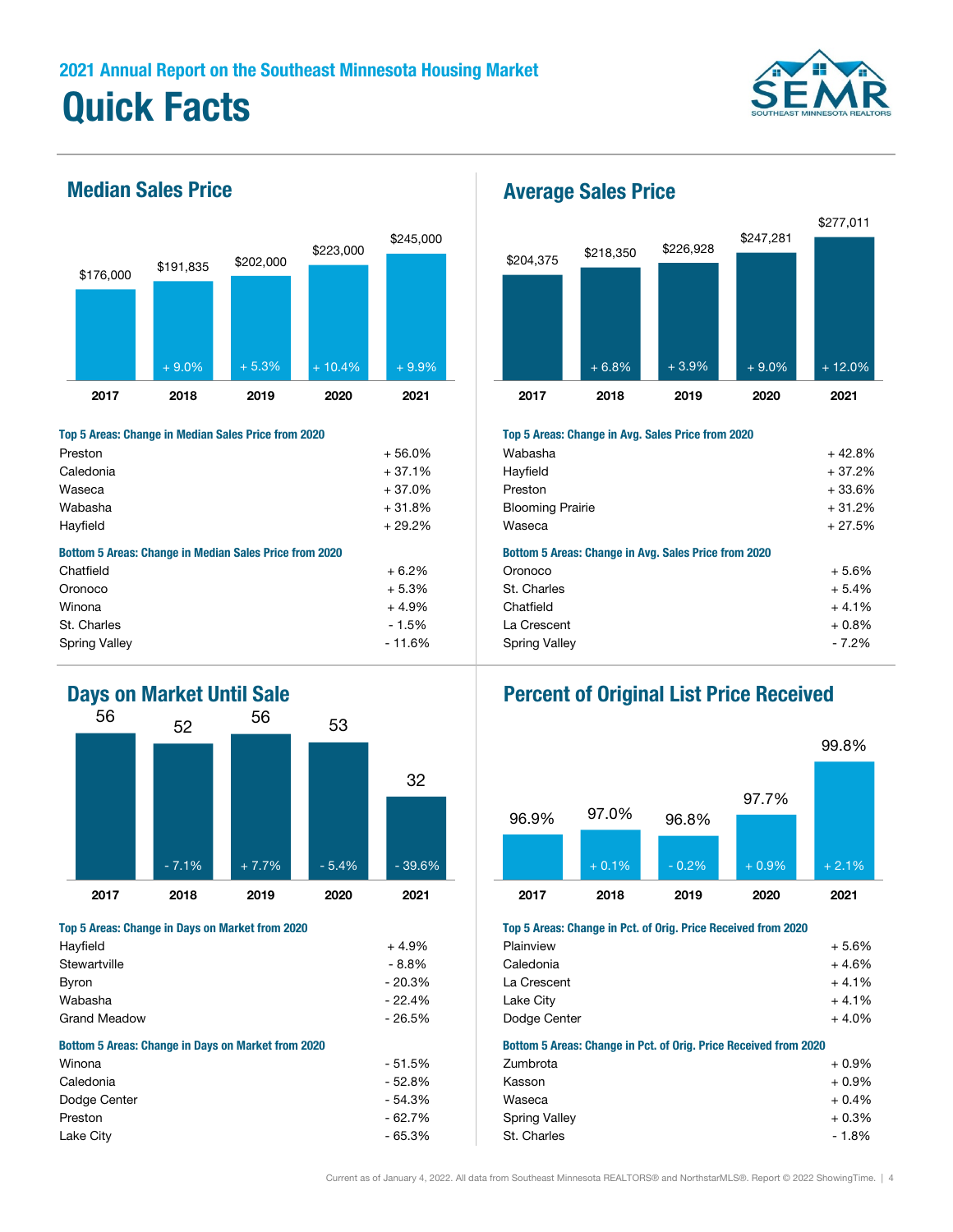# 2021 Annual Report on the Southeast Minnesota Housing Market Price Range Review





Current as of January 4, 2022. All data from Southeast Minnesota REALTORS® and NorthstarMLS®. Report © 2022 ShowingTime. | 5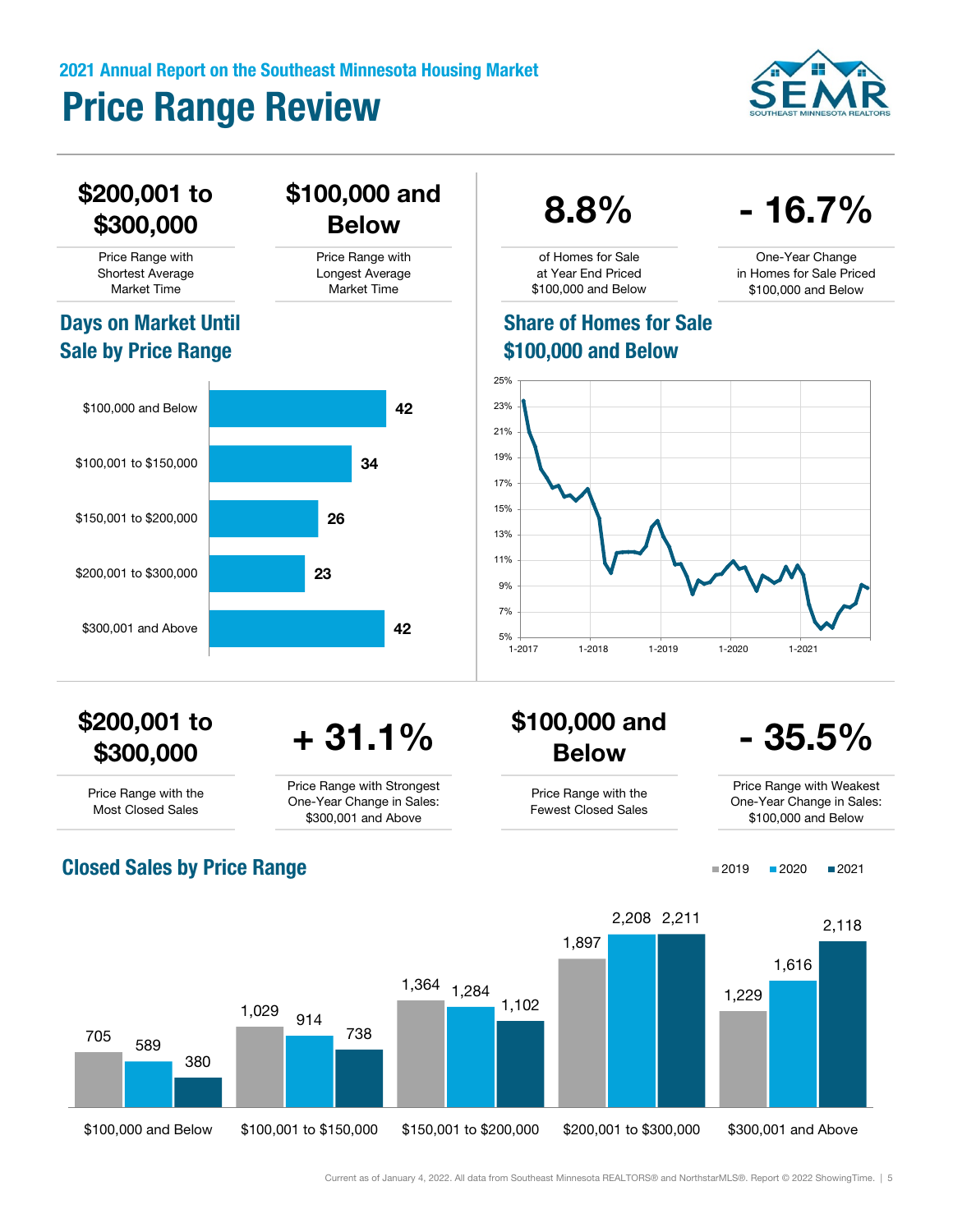# Property Type Review 2021 Annual Report on the Southeast Minnesota Housing Market





# $+ 11.1\% + 4.8\% + 99.9\%$  99.5%

One-Year Change in Price Single Family

One-Year Change in Price Townhouse-Condo



■2017 2018 2019 2020 2021



### Top Areas: Townhouse-Condo Market Share in 2021

| Lake City           | 19.8% |
|---------------------|-------|
| Rochester           | 18.3% |
| <b>Byron</b>        | 16.4% |
| Stewartville        | 15.0% |
| Pine Island         | 12.2% |
| Wabasha             | 7.9%  |
| Plainview           | 6.1%  |
| Austin              | 5.3%  |
| Chatfield           | 5.3%  |
| Owatonna            | 4.4%  |
| La Crescent         | 4.2%  |
| Albert Lea          | 3.9%  |
| Preston             | 3.6%  |
| Kasson              | 3.4%  |
| Dodge Center        | 3.2%  |
| <b>Grand Meadow</b> | 3.2%  |

Pct. of Orig. Price Received Single Family

Pct. of Orig. Price Received Townhouse-Condo

## Median Sales Price **Price Access Price Percent of Original List Price Received**

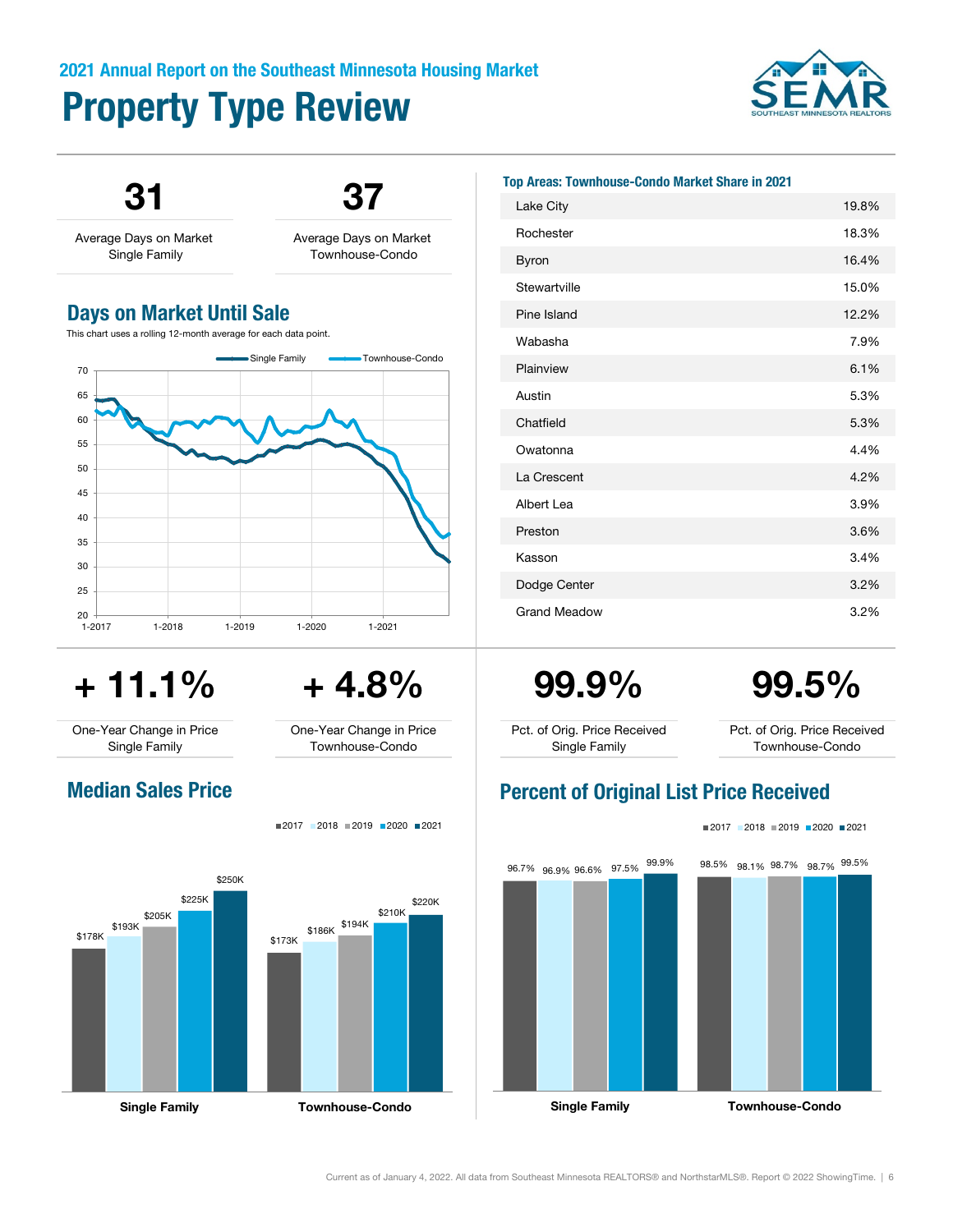# 2021 Annual Report on the Southeast Minnesota Housing Market Square Foot Range Review





| Top Areas: 1,500 Sq Ft and Below Market Share in 2021 |       |  |  |  |  |
|-------------------------------------------------------|-------|--|--|--|--|
| Rochester                                             | 27.6% |  |  |  |  |
| Austin                                                | 8.4%  |  |  |  |  |
| Winona                                                | 7.7%  |  |  |  |  |
| Owatonna                                              | 6.9%  |  |  |  |  |
| Waseca                                                | 2.6%  |  |  |  |  |
| Lake City                                             | 2.0%  |  |  |  |  |
| Kasson                                                | 1.9%  |  |  |  |  |
| Wabasha                                               | 1.4%  |  |  |  |  |
| Zumbrota                                              | 1.3%  |  |  |  |  |
| Stewartville                                          | 1.2%  |  |  |  |  |
| <b>Byron</b>                                          | 1.2%  |  |  |  |  |
| Dodge Center                                          | 1.1%  |  |  |  |  |
| <b>Spring Valley</b>                                  | 1.0%  |  |  |  |  |
| <b>Blooming Prairie</b>                               | 0.9%  |  |  |  |  |
| Pine Island                                           | 0.8%  |  |  |  |  |
| St. Charles                                           | 0.8%  |  |  |  |  |

Percent of Original List Price Received in 2021 for 1,500 Sq Ft and Below

Percent of Original List Price Received in 2021 for 1,501 – 2,000 Sq Ft



Percent of Original List Price Received in 2021 for 2,001 – 3,000 Sq Ft

Percent of Original List Price Received in 2021 for 3,001 Sq Ft and Above



## Percent of Original List Price Received

Current as of January 4, 2022. All data from Southeast Minnesota REALTORS® and NorthstarMLS®. Report © 2022 ShowingTime. | 7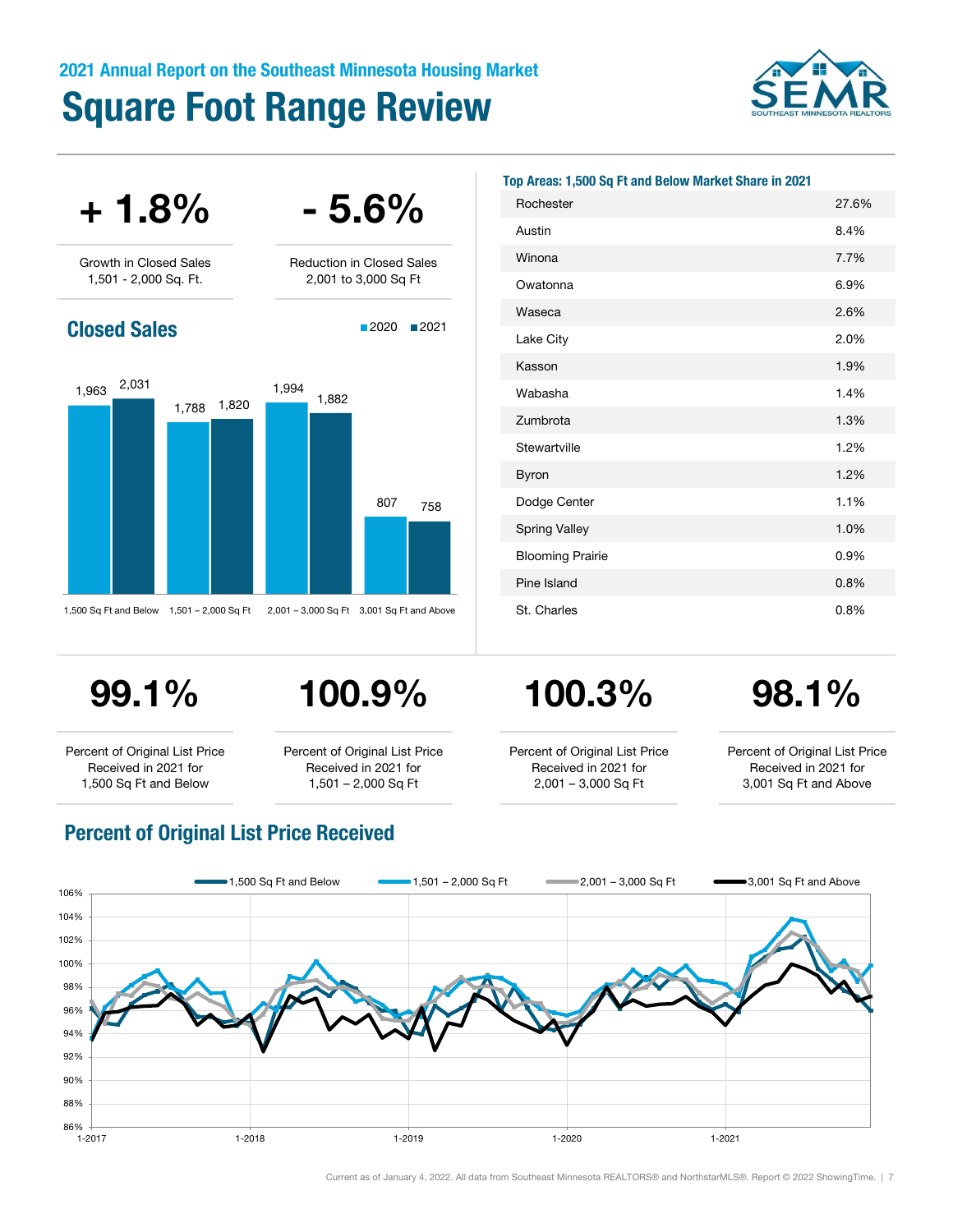# Area Overviews



|                         | <b>Total</b><br><b>Closed Sales</b> | Change<br>from 2020 | <b>Percent</b><br><b>Single Family</b> | Percent<br>Townhouse-<br><b>Condo</b> | Inventory                 | <b>New</b><br><b>Listings</b> | <b>Months</b><br><b>Supply of</b><br>Inventory* | Days on<br><b>Market</b> | Pct. of List<br><b>Price Received</b> |
|-------------------------|-------------------------------------|---------------------|----------------------------------------|---------------------------------------|---------------------------|-------------------------------|-------------------------------------------------|--------------------------|---------------------------------------|
| <b>Entire MLS</b>       | 6,549                               | $-0.9%$             | 88.5%                                  | 10.7%                                 | 520                       | 6,958                         | 1.0                                             | 32                       | 100.9%                                |
| Albert Lea              | 280                                 | $-15.7%$            | 95.7%                                  | 3.9%                                  | 39                        | 315                           | 1.7                                             | 42                       | 98.1%                                 |
| Austin                  | 436                                 | $+0.7%$             | 93.6%                                  | 5.3%                                  | 32                        | 475                           | 0.9                                             | 30                       | 99.5%                                 |
| <b>Blooming Prairie</b> | 33                                  | $-2.9%$             | 97.0%                                  | 0.0%                                  | $\ensuremath{\mathsf{3}}$ | 40                            | 0.9                                             | 23                       | 100.5%                                |
| Byron                   | 152                                 | $-6.2%$             | 82.2%                                  | 16.4%                                 | 18                        | 173                           | 1.4                                             | 47                       | 100.9%                                |
| Caledonia               | 41                                  | $+46.4%$            | 100.0%                                 | 0.0%                                  | 15                        | 49                            | 4.1                                             | 50                       | 97.5%                                 |
| Chatfield               | 57                                  | $+3.6%$             | 93.0%                                  | 5.3%                                  | $\,6$                     | 58                            | 1.3                                             | 49                       | 100.2%                                |
| Dodge Center            | 62                                  | $+6.9%$             | 96.8%                                  | 3.2%                                  | $\ensuremath{\mathsf{3}}$ | 66                            | 0.6                                             | 21                       | 103.3%                                |
| <b>Grand Meadow</b>     | 31                                  | $+34.8%$            | 96.8%                                  | 3.2%                                  | $\pmb{0}$                 | 32                            | 0.0                                             | 25                       | 101.5%                                |
| Hayfield                | 29                                  | $-29.3%$            | 89.7%                                  | 0.0%                                  | $\sqrt{2}$                | 31                            | 0.9                                             | 43                       | 102.2%                                |
| Kasson                  | 148                                 | $-4.5%$             | 95.9%                                  | 3.4%                                  | 12                        | 154                           | 1.0                                             | 27                       | 101.2%                                |
| La Crescent             | 72                                  | $+28.6%$            | 95.8%                                  | 4.2%                                  | 11                        | 81                            | 1.9                                             | 43                       | 100.0%                                |
| Lake City               | 116                                 | $-4.1%$             | 80.2%                                  | 19.8%                                 | 11                        | 131                           | 1.1                                             | 33                       | 99.8%                                 |
| Oronoco                 | 21                                  | $-30.0%$            | 100.0%                                 | 0.0%                                  | $\overline{4}$            | 32                            | 1.7                                             | 29                       | 101.9%                                |
| Owatonna                | 429                                 | 0.0%                | 95.6%                                  | 4.4%                                  | 31                        | 453                           | 0.8                                             | 24                       | 102.2%                                |
| Preston                 | 28                                  | $-9.7%$             | 92.9%                                  | 3.6%                                  | $\ensuremath{\mathsf{3}}$ | 31                            | 1.1                                             | 31                       | 101.7%                                |
| Pine Island             | 82                                  | $-6.8%$             | 85.4%                                  | 12.2%                                 | 12                        | 96                            | 1.8                                             | 30                       | 101.5%                                |
| Plainview               | 33                                  | $-28.3%$            | 90.9%                                  | 6.1%                                  | $\sqrt{2}$                | 36                            | 0.6                                             | 25                       | 102.6%                                |
| Rochester               | 2,394                               | $+0.5%$             | 80.9%                                  | 18.3%                                 | 141                       | 2,536                         | 0.7                                             | 27                       | 101.8%                                |
| <b>Spring Valley</b>    | 48                                  | $+17.1%$            | 97.9%                                  | 2.1%                                  | $\boldsymbol{7}$          | 58                            | 1.7                                             | 28                       | 99.1%                                 |
| St. Charles             | 51                                  | $-12.1%$            | 96.1%                                  | 2.0%                                  | $\sqrt{5}$                | 55                            | 1.0                                             | 30                       | 98.6%                                 |
| Stewartville            | 100                                 | $-2.9%$             | 85.0%                                  | 15.0%                                 | 11                        | 100                           | $1.4$                                           | 31                       | 101.5%                                |
| Wabasha                 | 63                                  | $+28.6%$            | 92.1%                                  | 7.9%                                  | $\overline{4}$            | 57                            | 0.8                                             | 52                       | 100.1%                                |
| Waseca                  | 157                                 | $+23.6%$            | 98.1%                                  | 1.3%                                  | $\bf 8$                   | 154                           | 0.6                                             | 31                       | 100.7%                                |
| Winona                  | 361                                 | $+12.5%$            | 93.1%                                  | 6.4%                                  | 22                        | 374                           | 0.7                                             | 32                       | 100.4%                                |
| Zumbrota                | 93                                  | $-14.7%$            | 90.3%                                  | 8.6%                                  | $\,$ 5 $\,$               | 92                            | 0.7                                             | 32                       | 100.3%                                |